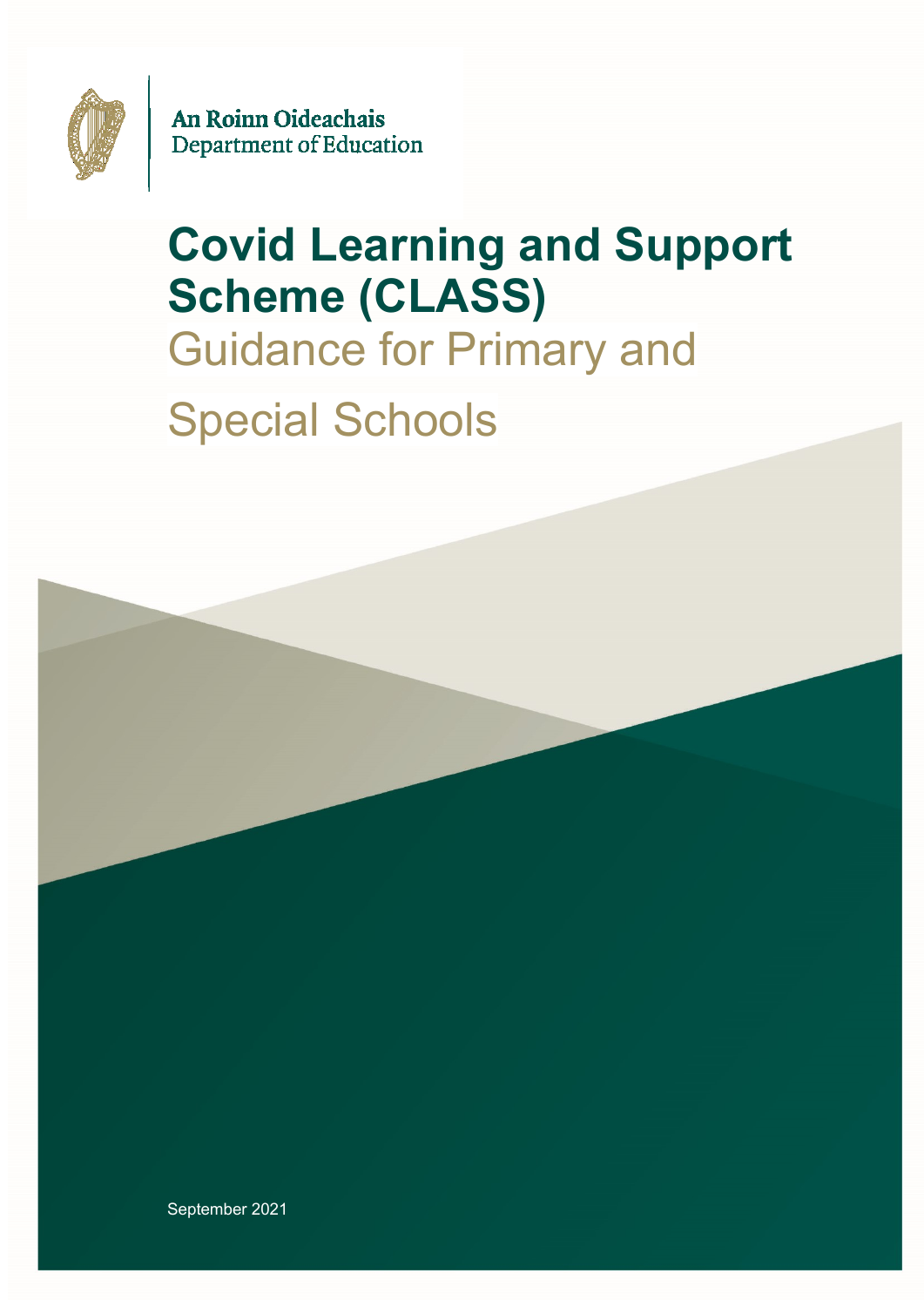## **Introduction**

This guidance from the Department of Education provides primary and special schools with a framework for providing additional supports for pupils who have been most impacted by the disruption to in-school education resulting from Covid. This guidance should be read in conjunction with the Department's Circular Letter 0045/2021 Covid Learning and Support Scheme: [https://www.gov.ie/en/circular/aec0a-covid-learning-and](https://www.gov.ie/en/circular/aec0a-covid-learning-and-support-scheme/)[support-scheme/](https://www.gov.ie/en/circular/aec0a-covid-learning-and-support-scheme/) which outlines details of the CLASS (Covid Learning and Support Scheme) to be delivered in schools during the 2021/2022 school year.

Additional measures are being provided to primary and special schools, as a once off temporary allocation, for the 2021/2022 school year. Additional Covid-targeted teaching hours are being provided to each recognised school, from which schools can provide additional teaching support for pupils who, in their view, have been disproportionately impacted by the Covid school closures in relation to their learning and overall wellbeing or who are most at risk of educational disadvantage.

The desired outcomes are that schools will implement measures to enable pupils to fully engage in their learning during the 2021/2022 school year by providing additional support in relation to their educational and wellbeing needs.

This guidance is being provided for schools in order to specify how the additional teaching hours should best be used, as well as providing details of appropriate control and oversight measures required of schools.

## **Rationale for CLASS programme**

Schools were closed over two periods in 2020 and 2021 and although priority was afforded to the re-opening of schools and special education provision at the earliest possible dates there has been disruption to in-school education over two school years.

Schools made very good efforts to provide remote teaching and learning during school closures. However, some pupils, particularly those with special educational needs, and those at risk of educational disadvantage may have experienced the impact of school closures in a very significant way. This impact is likely to have been further compounded by the loss of connectedness with school routines and engagement with teaching and learning.

In the school year 2021/2022, schools are being encouraged, through the extra resources provided under the CLASS programme, to support pupils who have been most impacted by the disruption in the previous two school years.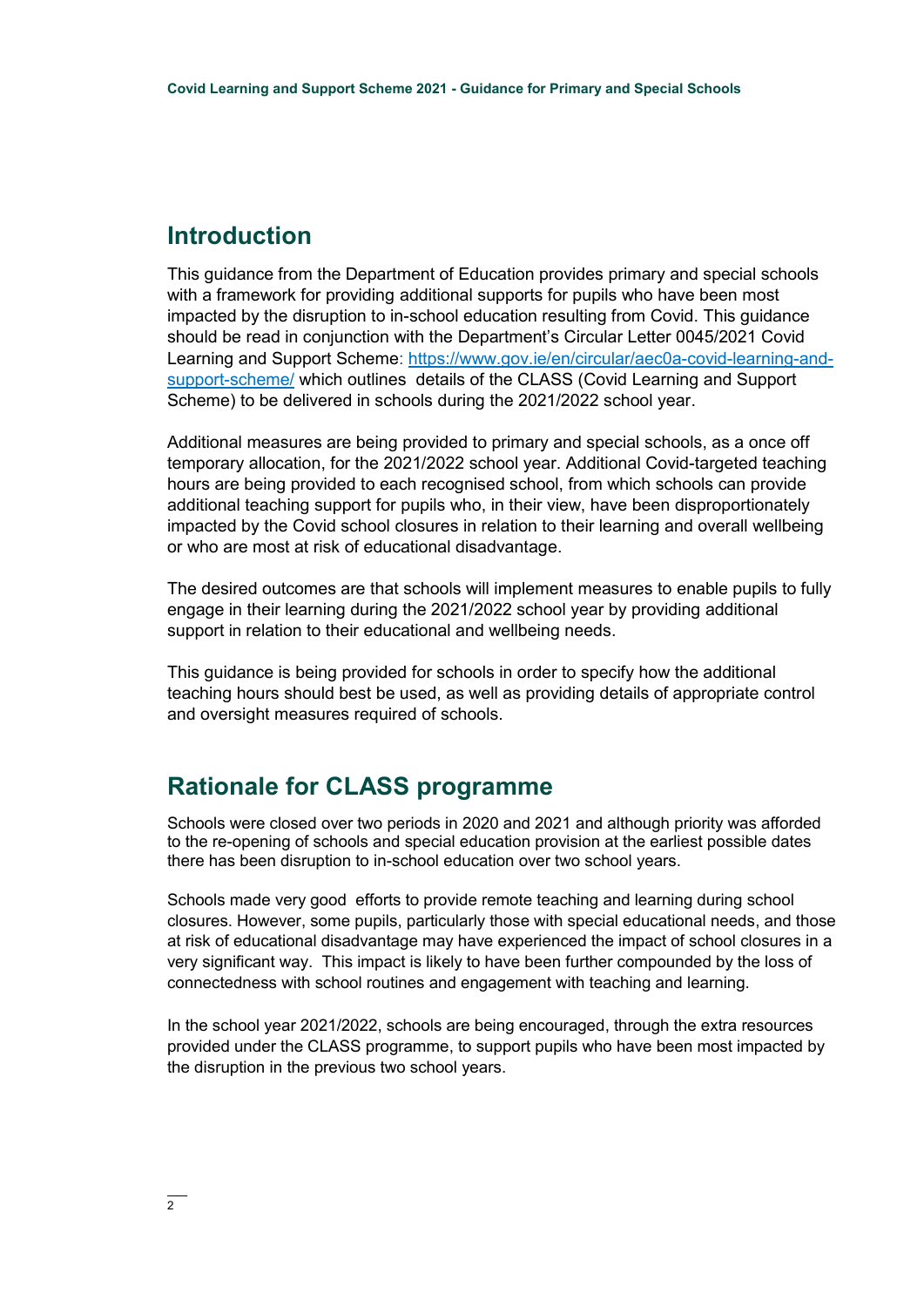# **Aims of CLASS:**

The provision of extra supports is intended to enable schools to:

- Provide additional targeted teaching support for pupils who have struggled most during the period of school closures including those with more complex special educational needs and those at risk of educational disadvantage
- Provide access to additional teaching support for other pupils, who as a result of the impact of Covid now require targeted intervention to address their needs
- Ensure that pupils have a sufficient sense of physical, emotional and social wellbeing to engage in the learning
- Support co-curricular and extra-curricular activities to redress the negative impact on pupils' wellbeing and to continue to foster pupils' sense of safety, calm, efficacy and connectedness
- Identify and meet the gaps in learning, in skills, in readiness to learn or in the pupils' previously-identified priority learning needs in order to mitigate any potential regression in learning
- Allow for good routines to be re-established and maintained to the greatest extent possible so that all pupils can learn effectively
- Equip pupils with the necessary skills to experience success in learning throughout the school day.

# **Which pupils should be supported through the CLASS scheme?**

Pupils who should be supported through the CLASS scheme are those who have been most affected by Covid.

In previous school years, schools will have prioritised a number of pupils for extra supports to target additional learning needs and promote wellbeing through the *Continuum of Support.* In this school year, it can be expected that a number of pupils who have not previously been identified as needing extra support may come to the fore due to the impact of Covid-related school closures on their education and wellbeing.

Schools have been given the flexibility to prioritise pupils for participation in CLASS. Priority should be given to those pupils for whom there is clear evidence that the Covidrelated school closures had a significant impact on their education, wellbeing and functioning in daily life. The scope of CLASS may therefore extend beyond pupils with SEN and it is important that schools take time to identify ALL pupils who have emerging needs arising from the impact of Covid. These pupils may include those who have already been identified and newly-identified pupils with emerging needs due to the impact of Covid.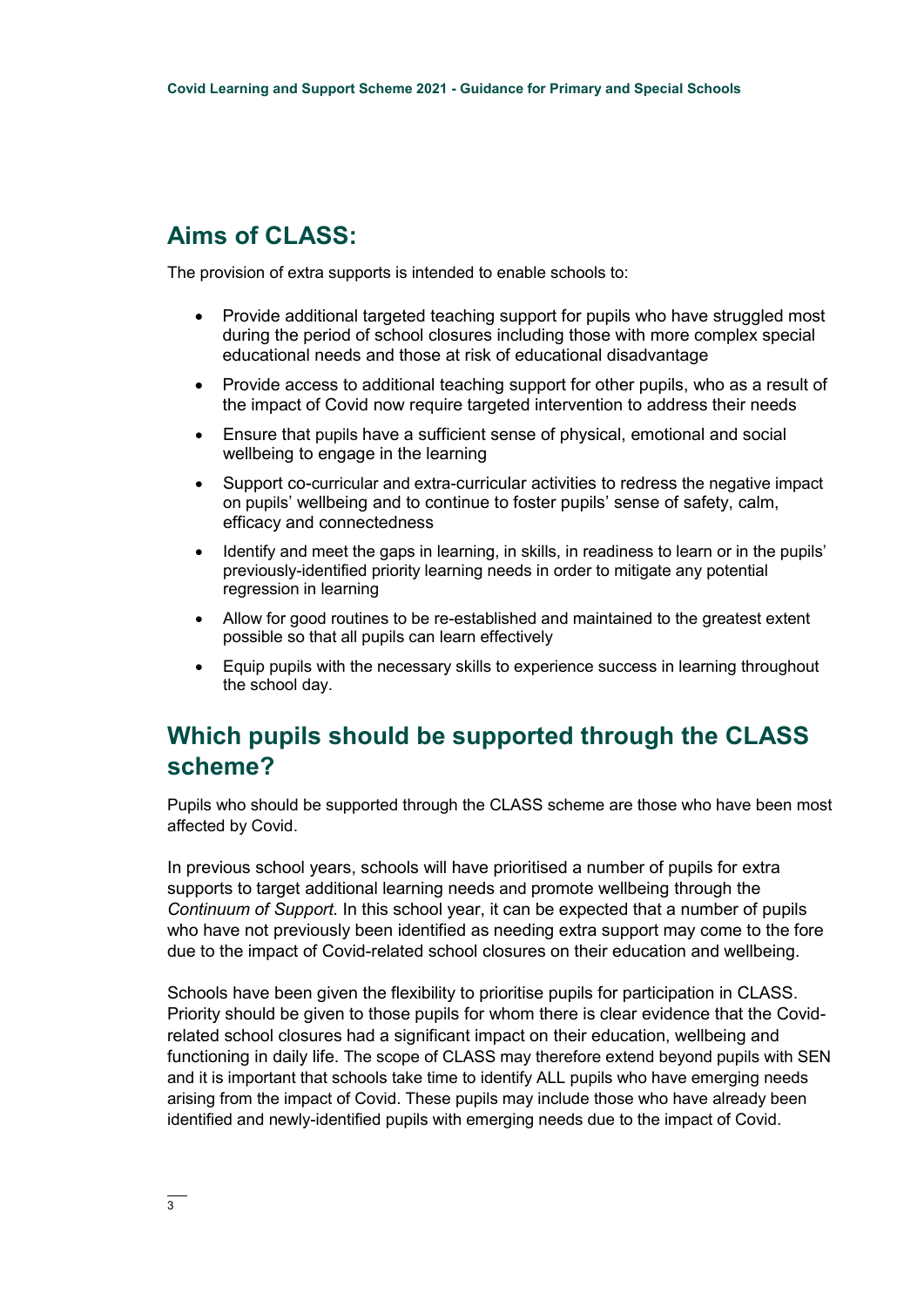#### How can schools identify pupil need?

Schools have a number of effective systems and processes in place to identify pupils who need additional support at various stages throughout their time in school. In mainstream schools, the prioritisation of pupils for CLASS should be carried out collaboratively by the principal, class teachers, including all special class teachers, and special education teachers. In special schools, the process should be carried out by the in-school leadership team in consultation with the teaching and other appropriate staff. It is important that schools collaborate with the relevant pupils and their parents/guardians to ensure that the most appropriate pupils are identified and prioritised.

The *Continuum of Support* framework and the *Student Support File* process is already used in schools to assist in the identification of pupil needs, and as a problem-solving model of assessment and intervention that enables schools to gather and analyse data, as well as to plan and review the progress of individual pupils, as per *the Guidelines for Primary Schools Supporting Pupils with Special Educational Needs in Mainstream Schools*, which is available st [https://www.education.ie/en/The-Education-](https://www.education.ie/en/The-Education-System/Special-Education/Guidelines-for-Primary-Schools-Supporting-Pupils-with-Special-Educational-Needs-in-Mainstream-Schools.pdf)[System/Special-Education/Guidelines-for-Primary-Schools-Supporting-Pupils-with-](https://www.education.ie/en/The-Education-System/Special-Education/Guidelines-for-Primary-Schools-Supporting-Pupils-with-Special-Educational-Needs-in-Mainstream-Schools.pdf)[Special-Educational-Needs-in-Mainstream-Schools.pdf](https://www.education.ie/en/The-Education-System/Special-Education/Guidelines-for-Primary-Schools-Supporting-Pupils-with-Special-Educational-Needs-in-Mainstream-Schools.pdf)

# **Role of teachers participating in CLASS**

In accordance with the Circular, schools will allocate their additional CLASS teaching hours to teachers on a part-time basis. Schools should initially prioritise pupils for CLASS before deciding on the most effective way of deploying teaching supports. As the additional teaching hours may be used at any time during the 2021/2022 school year, schools may decide to deliver the programme on a weekly basis or alternatively in an intensive block of time.

CLASS is intended to be delivered during the normal school day, but it may be appropriate for some social activities to be scheduled during lunch breaks. The needs of the the pupils should be the key factor in deciding the manner of deployment and schools should take sufficient time to make this decision. Teachers employed for the CLASS programme should be fully briefed about each pupil's needs and some time should be taken to introduce the teacher to the pupil. In some cases, depending on the nature and degree of supports required for the pupil(s) who will be availing of CLASS provision, it may be appropriate to consider deploying a suitably experienced teacher already within the school who is familiar to the pupil(s). In this case the teacher recruited under CLASS would then temporarily fill the vacant teaching role.

When deployment has been decided, it is the role of the allocated teacher to implement a programme consistent with targets outlined by the school for each pupil. It is anticipated that such programmes would address identified areas of need, help pupils to re-engage with school, support wellbeing and resilience and foster social development.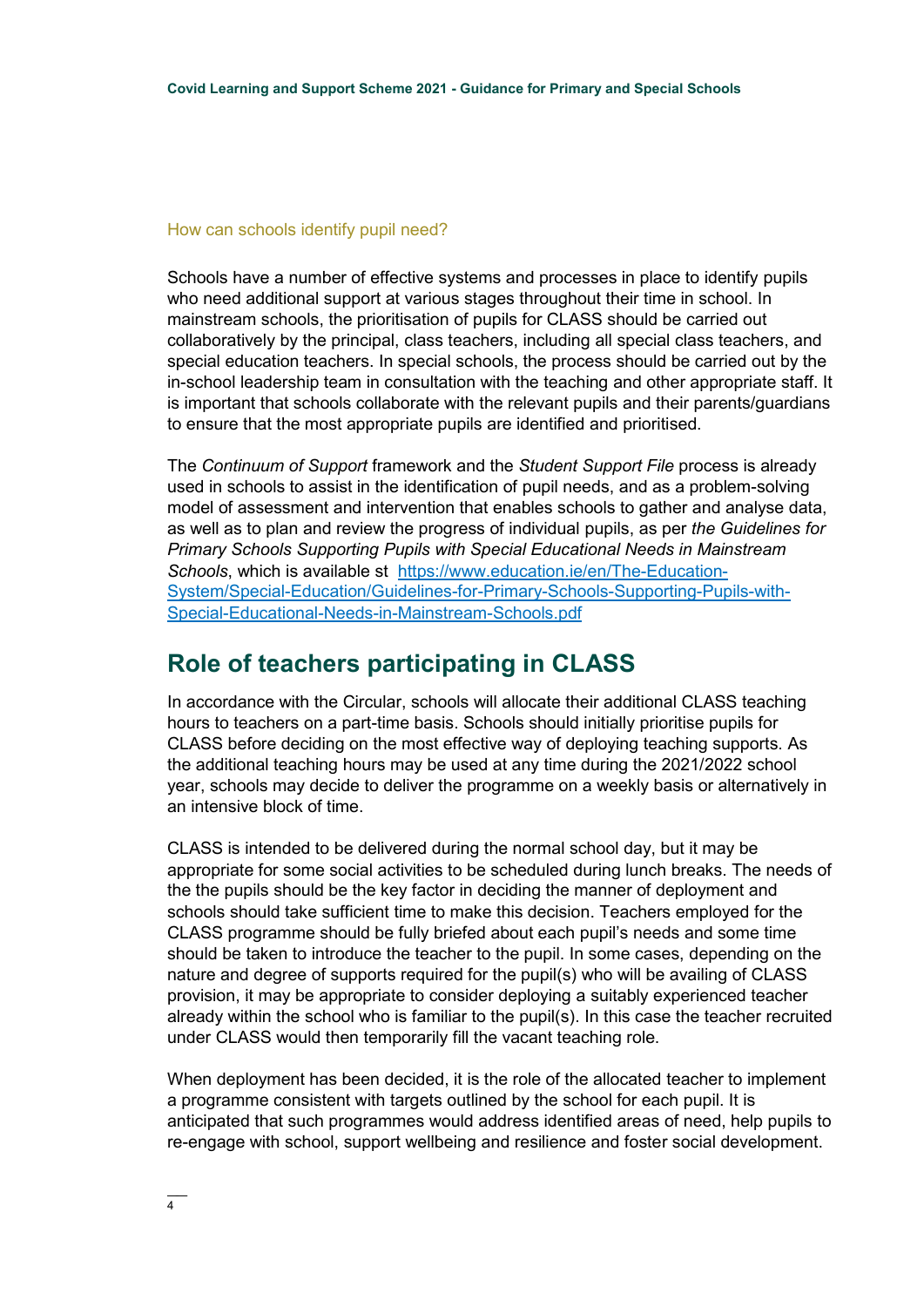When the CLASS intervention is complete, the allocated teacher, in consultation with relevant teachers, parents/guardians and the pupil, should update the *Student Support File* accordingly.

# **How can schools utilize the additional teaching resources under CLASS?**

#### Organising and deploying CLASS teaching resources

Pupils will require some time to settle back into school in Septmeber. Teachers will also require time to assess their pupils and to plan interventions which may be necessary. For those reasons, the additional hours provided by the CLASS programme, will be available to schools from 11 October 2021.

Schools should collaboratively cross-reference the needs of pupils and consider common needs that can be met by grouping, to ensure effective and efficient teaching and learning approaches. In consultation with the teacher(s) employed for the CLASS programme it should be agreed how they will support the priority needs of these groups/individuals and when and where the teaching will take place. Schools should ensure that pupils availing of CLASS supports do not inadvertently miss out on other valuable aspects of classroom learning if being withdrawn.

#### Setting targets

Based on individual priority needs, teachers should set clear learning targets for each pupil for the duration of CLASS. In line with the aims of CLASS, it is essential that pupils, their parents/guardians and relevant school staff are all involved in the planning process, and in identifying key learning objectives and teaching methods. This plan should be formalised within the *Student Support Plan* as part of that pupil's *Student Support File* to target the identified priorty needs.

#### Planning teaching methods and approaches

Teachers should identify the level and type of CLASS intervention required to meet targets for each pupil. Schools should consider methodologies best suited to promoting meaningful inclusion such as differentiation, heterogeneous grouping, team-teaching and small-group teaching. In some cases one-to-one support may be be the most appropriate approach. Teachers should also ensure that the interventions and supports that they are using are evidence-informed.

#### Monitoring, recording and reviewing progress

The primary focus of regular monitoring, recording and reviewing progress is for schools to assess for learning and to adapt strategies, activities and the environment as necessary to enable pupils to meet their key targets. Schools should establish a tracking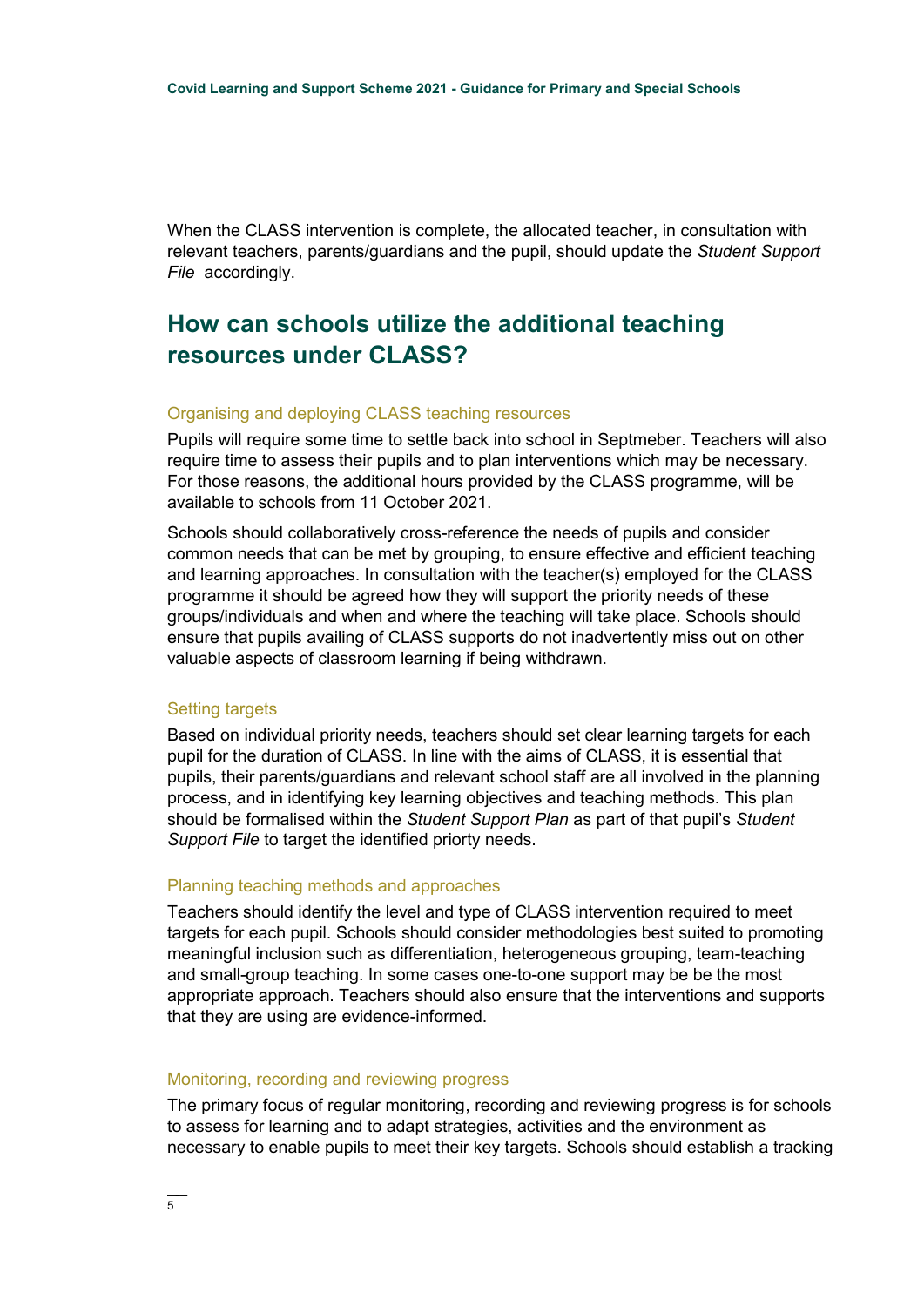and recording system, to ensure that the progress of all pupils participating in CLASS is monitored against the agreed targets This should be documented in the Student Support Plan.

## **Programme Content**

Schools have flexibility to design and implement the CLASS interventions which they deem most suitable for the priority learning needs of participating pupils. Teachers should adopt a flexible and pupil-centred approach when planning CLASS supports for pupils. It is paramount that CLASS planning builds on the individual strengths, interests and priority needs of each pupil by enabling the voice of the pupil, and collaboration with parents, and relevant school staff. Pupils should be provided with opportunities to engage in a variety of enjoyable activities to target the priority learning and wellbeing needs outlined in the pupil's support plan.

Further guidance on how the provision of additional teaching time under CLASS can be utiled to address the impact of the pandemic on the wellbeing of young people is outlined below.

#### Promoting and supporting wellbeing

Wellbeing is both a prerequisite and outcome of successful learning. Therefore the additional teaching hours be also be used to support co-curricular and extra- curricular activities to redress any negative impact on learners' wellbeing.The wellbeing of pupils can continue to be supported by fostering resilience using the same five key principles**<sup>1</sup>** that have been used to foster resilience in school communities throughout the pandemic.

- Promoting a **sense of safety** so that pupils feel that they are safe, physically and psychologically, and that those around them are safe
- Promoting a **sense of calm** so that pupils feel relaxed, composed and grounded (regulated)
- Promoting a **sense of belonging and connectedness** so that pupils experience reconnecting with their friends and colleagues, and those who understand and support them in the school community
- Promoting a **sense of self-efficacy and community-efficacy** so that pupils believe that they can manage and do what is needed individually and as a school community
- Promoting a **sense of hope** so that pupils believe that things will work out well.

 $\overline{a}$ 

**<sup>1</sup>** This guidance is underpinned by the framework developed by Hobfoll et al. (2007) for supporting resilience and optimal returning to normalcy during and after traumatic events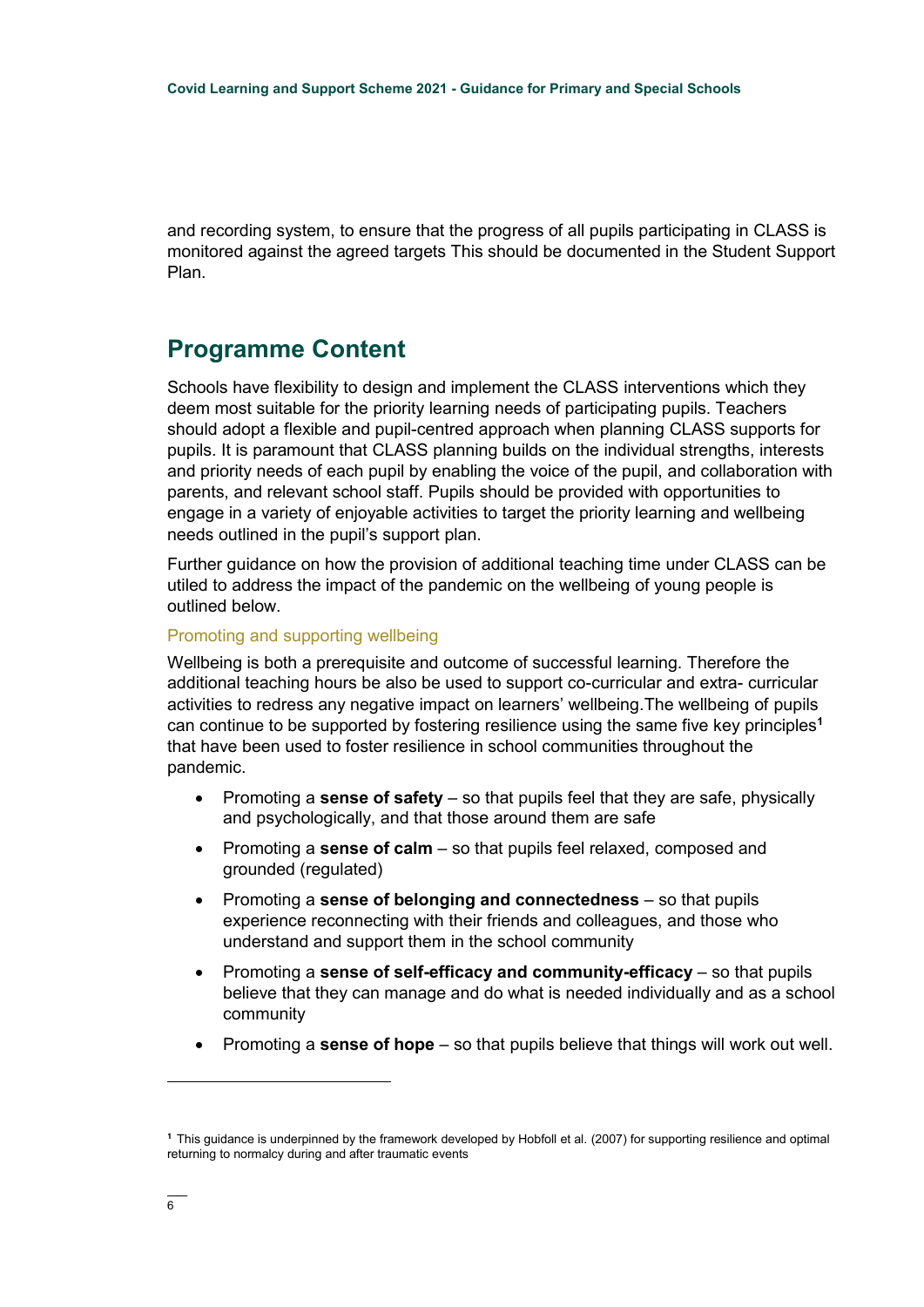For pupils who continue to struggle to re-engage with learning after the initial settling back period, the following approaches may be helpful:

- Adopting a strengths-based approach using the pupil's strengths, interests and abilities to build resilience and foster a sense of belonging
- Helping pupils to cope with worries by teaching and practising strategies such as deep breathing, relaxation techniques, positive self-talk, problem-solving by breaking tasks into small, more manageable steps, providing information in accessible format, and using story-telling and other techniques to navigate fears, create solutions and build resilience;
- Fostering social connections and friendships
- Differentiating universal approaches and responses using social stories, schedules, visual approaches etc. Teaching skills to support adapting to new routines when at school, including explicit teaching and support about hygiene requirements using visuals, videos and repetition to reinforce key messages
- Using targeted programmes to develop social and emotional competence
- Ensuring ongoing collaboration between parents, pupils and teachers.

Further suggestions are available in the NEPS Wellbeing Toolkit – *Supporting the Wellbeing of Students with Special Educational Needs* and in *Starting a New School Year Supporting the Wellbeing of School Communities: Guidance forSchools<sup>2</sup>* .

[https://www.gov.ie/en/publication/af24b-wellbeing-guidance-documents-for-parents](https://www.gov.ie/en/publication/af24b-wellbeing-guidance-documents-for-parents-students-and-schools/)[students-and-schools/](https://www.gov.ie/en/publication/af24b-wellbeing-guidance-documents-for-parents-students-and-schools/)

[https://www.education.ie/en/Schools-](https://www.education.ie/en/Schools-Colleges/Information/wellbeingineducation/wellbeing-in-education.html)[Colleges/Information/wellbeingineducation/wellbeing-in-education.html](https://www.education.ie/en/Schools-Colleges/Information/wellbeingineducation/wellbeing-in-education.html)

## **Key Messages**

- $\triangleright$  The extra resources provided to schools under the CLASS support programme should be used for the pupils who are prioritised by the school as having been most impacted by COVID, including those who may not have previously come to the attention of the school as needing extra supports
- $\triangleright$  The pupils prioritised for support under the CLASS programme should be identified by a robust whole-school collaborative process, in an evidence-based way using the data available in the school

 $\overline{a}$ 

**<sup>2</sup>** Further guidance, support and information on CPD opportunities for school staff from Department of Education support services and agencies, in particular NEPS and the NCSE [\(www.ncse.ie](http://www.ncse.ie/) ) and HSE services are available on [gov.ie/backtoschool](https://www.gov.ie/en/publication/af24b-wellbeing-guidance-documents-for-parents-students-and-schools/) webpage.